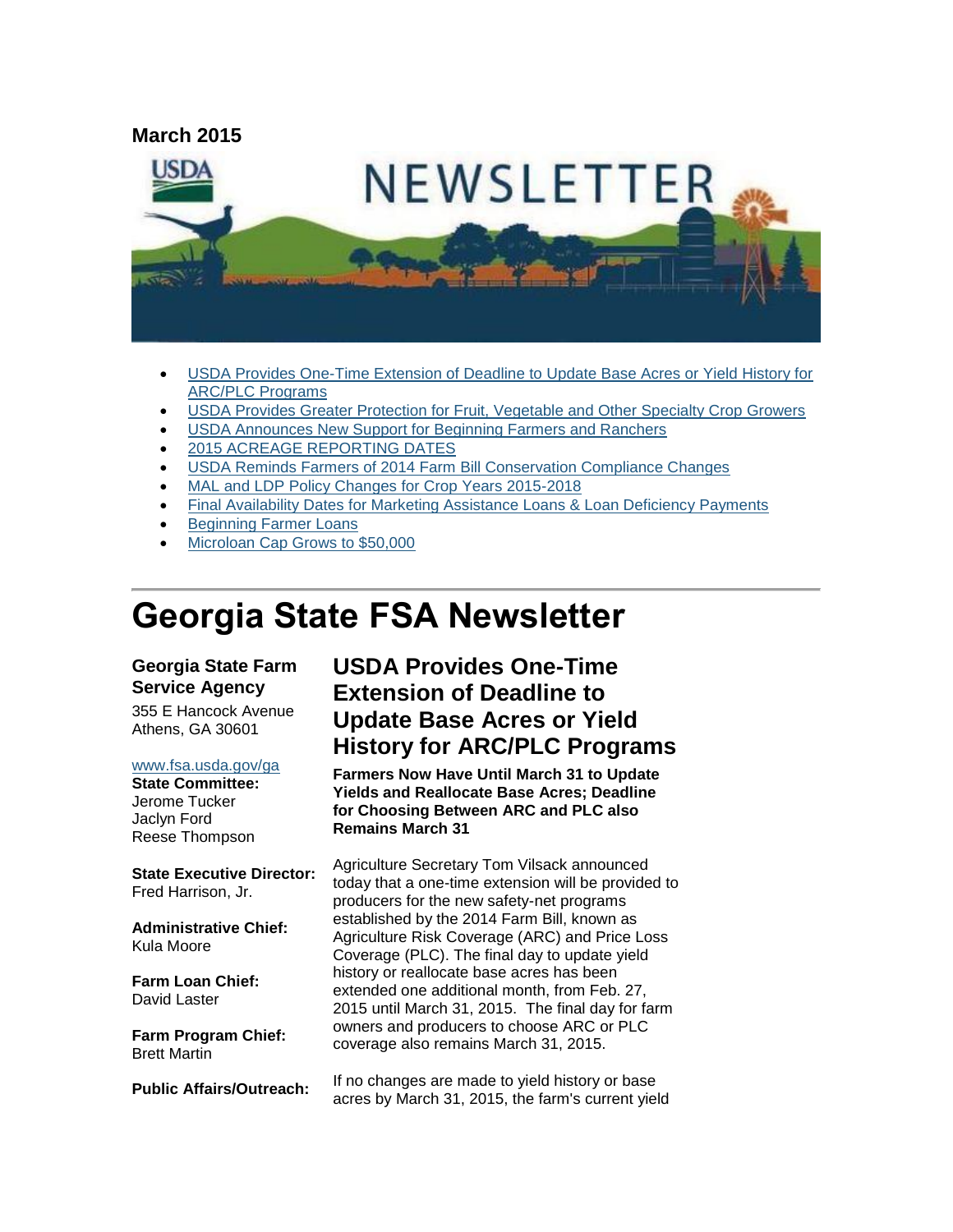Neal Leonard

Please contact your local FSA Office for questions specific to your operation or county.

and base will be used. A program choice of ARC or PLC coverage also must be made by March 31, 2015, or there will be no 2014 payments for the farm and the farm will default to PLC coverage through the 2018 crop year.

Nationwide, more than 2.9 million educational postcards, in [English](http://go.usa.gov/3czYC) and [Spanish,](http://go.usa.gov/3czrP) have been sent to producers, and over 4,100 training sessions have been conducted on the new safetynet programs. The online tools, available at [www.fsa.usda.gov/arc-plc,](http://www.fsa.usda.gov/arc-plc) allow producers to explore projections on how ARC or PLC coverage will affect their operation under possible future scenarios.

Covered commodities include barley, canola, large and small chickpeas, corn, crambe, flaxseed, grain sorghum, lentils, mustard seed, oats, peanuts, dry peas, rapeseed, long grain rice, medium grain rice (which includes short grain rice), safflower seed, sesame, soybeans, sunflower seed and wheat. Upland cotton is no longer a covered commodity.

To learn more, farmers can contact their local Farm Service Agency county office. To find your local office visit [http://offices.usda.gov.](http://offices.usda.gov/)

# <span id="page-1-0"></span>**USDA Provides Greater Protection for Fruit, Vegetable and Other Specialty Crop Growers**

Free Basic Coverage Plans and Premium Discounts Available for New, Underserved and Limited Income Farmers

Greater protection is now available from the Noninsured Crop Disaster Assistance Program for crops that historically have been ineligible for federal crop insurance. The new options, created by the 2014 Farm Bill, provide greater coverage for losses when natural disasters affect specialty crops such as vegetables, fruits, mushrooms, floriculture, ornamental nursery, aquaculture, turf grass, ginseng, honey, syrup, and energy crops.

Greater protection is now available from the Noninsured Crop Disaster Assistance Program for crops that historically have been ineligible for federal crop insurance. The new options, created by the 2014 Farm Bill, provide greater coverage for losses when natural disasters affect specialty crops such as vegetables, fruits, mushrooms, floriculture, ornamental nursery, aquaculture, turf grass, ginseng, honey, syrup, and energy crops.

Previously, the program offered coverage at 55 percent of the average market price for crop losses that exceed 50 percent of expected production. Producers can now choose higher levels of coverage, up to 65 percent of their expected production at 100 percent of the average market price.

The expanded protection will be especially helpful to beginning and underserved producers, as well as farmers with limited resources, who will receive fee waivers and premium reductions for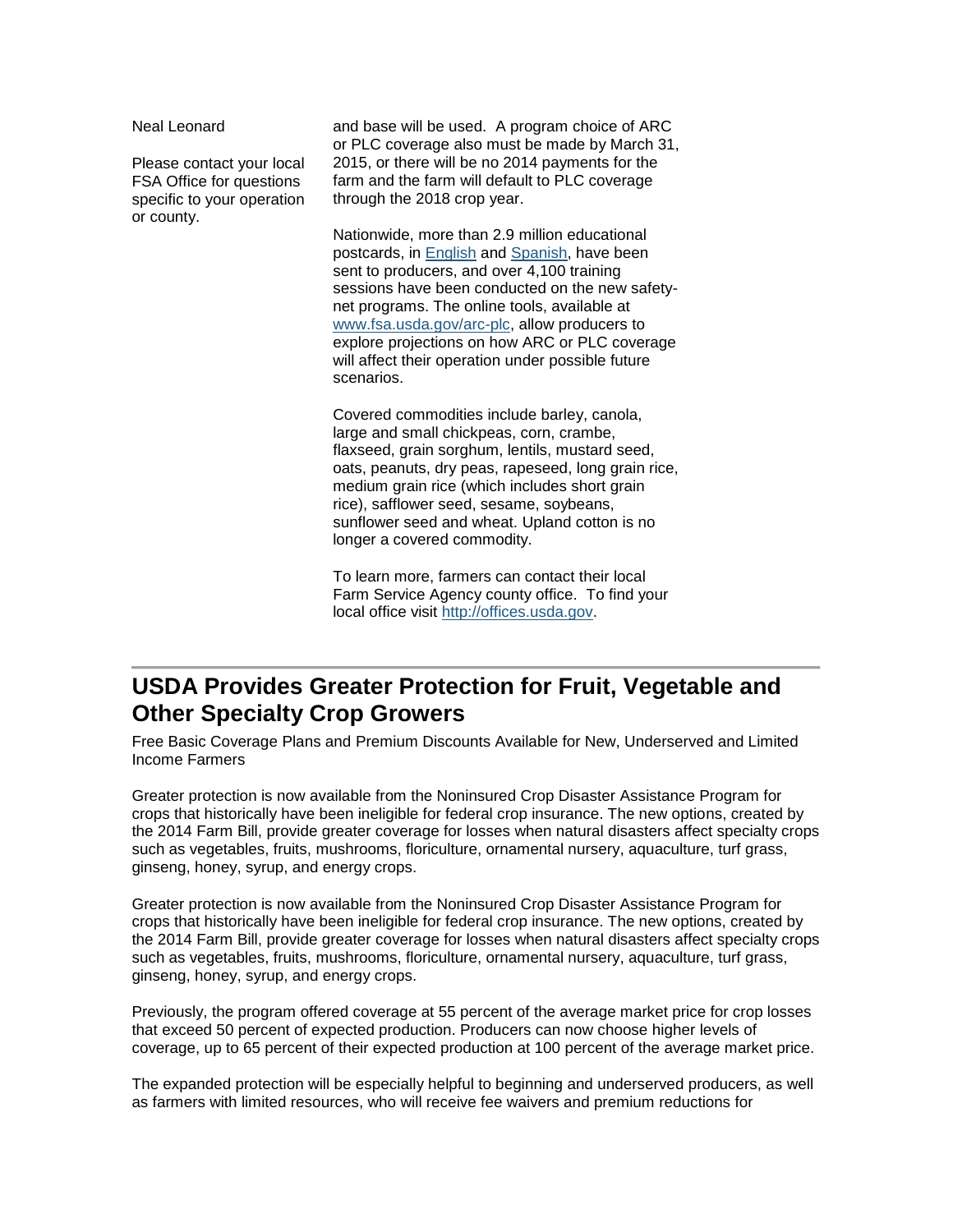expanded coverage. More crops are now eligible for the program, including expanded aquaculture production practices, and sweet and biomass sorghum. For the first time, a range of crops used to produce bioenergy will be eligible as well.

To help producers learn more about the Noninsured Crop Disaster Assistance Program and how it can help them, USDA, in partnership with Michigan State University and the University of Illinois, created an online resource. The Web tool, available at [www.fsa.usda.gov/nap,](http://www.fsa.usda.gov/nap) allows producers to determine whether their crops are eligible for coverage. It also gives them an opportunity to explore a variety of options and levels to determine the best protection level for their operation.

To learn more, visit the Farm Service Agency (FSA) website at [www.fsa.usda.gov/nap](http://www.fsa.usda.gov/nap) or contact your local FSA office at [offices.usda.gov.](http://offices.sc.egov.usda.gov/locator/app)

### <span id="page-2-0"></span>**USDA Announces New Support for Beginning Farmers and Ranchers**

Department Implementing New Farm Bill Programs, Unveiling New Centralized Online Resource to Support Next Generation of Farmers

USDA has announced the implementation of new Farm Bill measures and other policy changes to improve the financial security of new and beginning farmers and ranchers. USDA also unveiled [www.USDA.gov/newfarmers,](http://www.usda.gov/wps/portal/usda/newfarmers?navid=newfarmers) a new website that will provide a centralized, one-stop resource where beginning farmers and ranchers can explore the variety of USDA initiatives designed to help them succeed.

USDA's [www.usda.gov/newfarmers](http://www.usda.gov/newfarmers) has in depth information for new farmers and ranchers, including: how to increase access to land and capital; build new market opportunities; participate in conservation opportunities; select and use the right risk management tools; and access USDA education, and technical support programs. These issues have been identified as top priorities by new farmers. The website will also feature instructive case studies about beginning farmers who have successfully utilized USDA resources to start or expand their business operations.

Today's policy announcements in support of beginning farmers and ranchers include:

• Waiving service fees for new and beginning farmers or ranchers to enroll in the Non-Insured Crop Disaster Assistance Program (NAP) for the 2014 crop year. NAP provides risk management tools to farmers who grow crops for which there is no crop insurance product. Under this waiver, announced via an [official](http://www.fsa.usda.gov/Internet/FSA_Notice/nap_162.pdf) notice to Farm Service Agency offices, farmers and ranchers whom already enrolled in NAP for the 2014 crop year and certified to being a beginning farmer or social disadvantaged farmer are eligible for a service fee refund.

• Eliminating payment reductions under the [Conservation Reserve Program](http://www.fsa.usda.gov/FSA/webapp?area=home&subject=copr&topic=crp) (CRP) for new and beginning farmers which will allow routine, prescribed, and emergency grazing outside the primary nesting season on enrolled land consistent with approved conservation plans. Previously, farmers and ranchers grazing on CRP land were subject to a reduction in CRP payments of up to 25 percent. Waiving these reductions for new and beginning farmers will provide extra financial support during times of emergency like drought and other natural disasters.

• Increasing payment rates to beginning farmers and ranchers under Emergency Assistance for [Livestock, Honeybees and Farm-Raised Fish Program \(ELAP\). U](http://www.fsa.usda.gov/Internet/FSA_File/elap_honeybee_fact_sht.pdf)nder this provision, beginning farmers can claim up 90 percent of losses for lost livestock, such as bees, under ELAP. This is a fifty percent increase over previously available payment amounts to new and beginning farmers.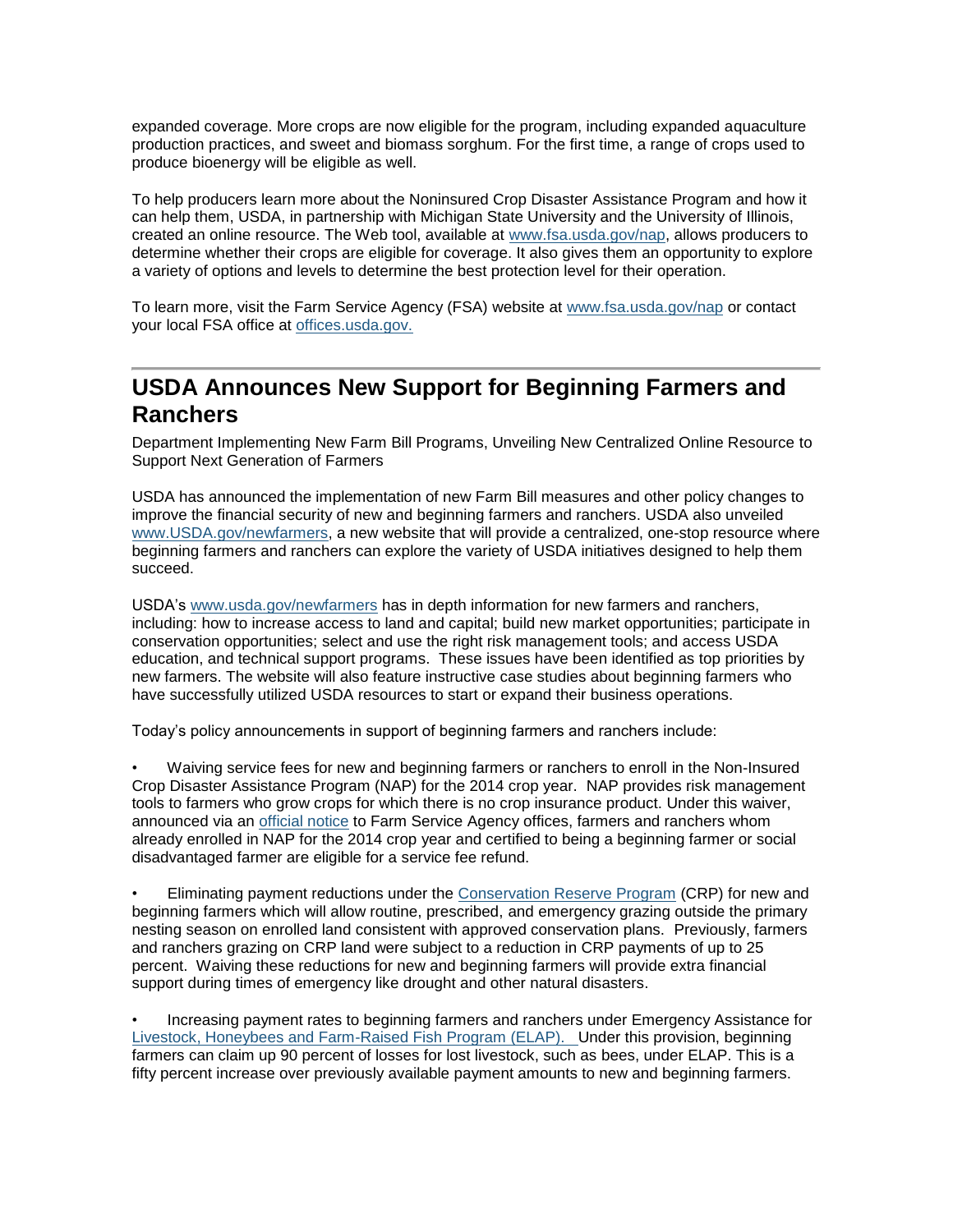In the near future, USDA will also announce additional crop insurance program changes for beginning farmers and ranchers – including discounted premiums, waiver of administrative fees, and other benefits.

Additional information about USDA actions in support of beginning farmers and ranchers is available [here.](http://www.usda.gov/wps/portal/usda/usdahome?contentidonly=true&contentid=usda-results-beginning-farmers.html)

# <span id="page-3-0"></span>**2015 ACREAGE REPORTING DATES**

In order to comply with FSA program eligibility requirements, all producers are encouraged to visit their local FSA County Office to file an accurate crop certification report by the applicable deadline.

The following acreage reporting dates are applicable for the entire State:

March 15, 2015: Pecans, Cabbage (pltd 10/1/14 thru 2/22/15), Onions (pltd 10/21/14 thru 2/21/15)

May 15, 2015: Tobacco, Sweet Corn (pltd 1/1/15 thru 5/15/15), Tomatoes (pltd 1/1/15 thru 5/15/15)

July 15, 2015: ALL other crops for which a specific acreage reporting date is not listed:These include, but are not limited to Corn, Cotton, Grain Sorghum, Peanuts, Soybeans

The following exceptions apply to the above acreage reporting dates:

If the crop has not been planted by the above acreage reporting date, then the acreage must be reported no later than 15 calendar days after planting is completed.

· If a producer acquires additional acreage after the above acreage reporting date, then the acreage must be reported no later than 30 calendars days after purchase or acquiring the lease. Appropriate documentation must be provided to the county office.

If a perennial forage crop is reported with the intended use of "cover only," "green manure," "left standing," or "seed," then the acreage must be reported by July 15th.

Noninsured Crop Disaster Assistance Program (NAP) policy holders should note that the acreage reporting date for NAP covered crops is the earlier of the dates listed above or 15 calendar days before grazing or harvesting of the crop begins.

For questions regarding crop certification and crop loss reports, please contact your local County FSA Office.

# <span id="page-3-1"></span>**USDA Reminds Farmers of 2014 Farm Bill Conservation Compliance Changes**

The 2014 Farm Bill implements a change that requires farmers to have a Highly Erodible Land Conservation and Wetland Conservation Certification (AD-1026) on file.

For farmers to be eligible for premium support on their federal crop insurance, a completed and signed AD-1026 certification form must be on file with the FSA. The Risk Management Agency (RMA), through the Federal Crop Insurance Corporation (FCIC), manages the federal crop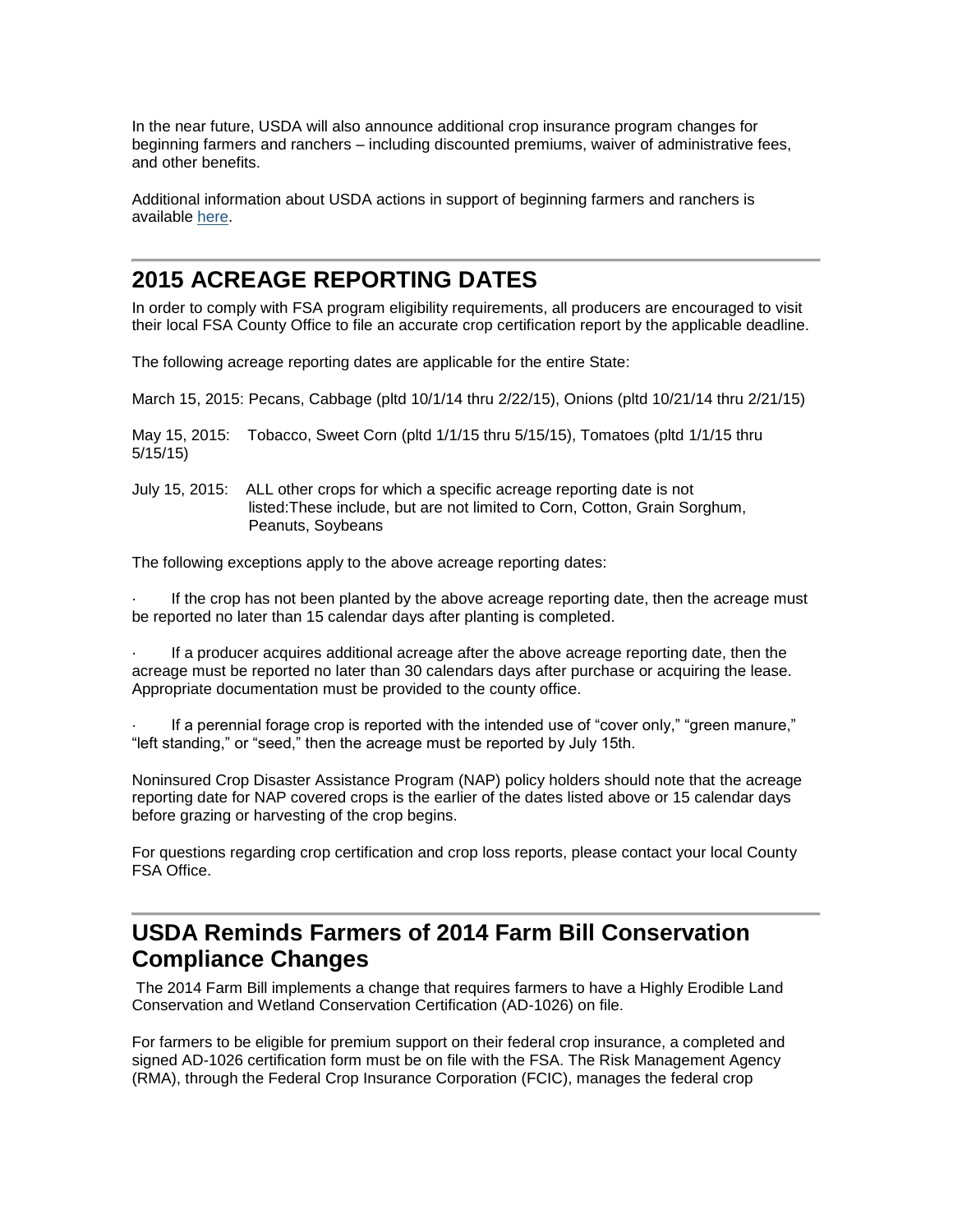insurance program that provides the modern farm safety net for American farmers and ranchers.

Since enactment of the 1985 Farm Bill, eligibility for most commodity, disaster, and conservation programs has been linked to compliance with the highly erodible land conservation and wetland conservation provisions. The 2014 Farm Bill continues the requirement that producers adhere to conservation compliance guidelines to be eligible for most programs administered by FSA and NRCS. This includes most financial assistance such as the new price and revenue protection programs, the Conservation Reserve Program, the Livestock Disaster Assistance programs and Marketing Assistance Loans and most programs implemented by FSA. It also includes the Environmental Quality Incentives Program, the Conservation Stewardship Program, and other conservation programs implemented by NRCS.

Many FSA and Natural Resource Conservation (NRCS) programs already have implemented this requirement and therefore most producers should already have an AD-1026 form on file for their associated lands. If an AD-1026 form has not been filed or is incomplete, then farmers are reminded of the deadline of June 1, 2015.

When a farmer completes and submits the AD-1026 certification form, FSA and NRCS staff will review the associated farm records and outline any additional actions that may be required to meet the required compliance with the conservation compliance provisions.

FSA recently released a revised form AD-1026, which is available at USDA Service Centers and online at: [www.fsa.usda.gov](http://www.fsa.usda.gov/) . USDA will publish a rule later this year that will provide details outlining the connection of conservation compliance with crop insurance premium support. Producers can also contact their local USDA Service Center for information. A listing of service center locations is available at [offices.usda.gov.](http://offices.sc.egov.usda.gov/locator/app)

#### **New Farm Bill Offers Increased Opportunities for Producers**

The 2014 Farm Bill offers increased opportunities for producers including farm loan program modifications that create flexibility for new and existing farmers. A fact sheet outlining modifications to the U.S. Department of Agriculture's (USDA) Farm Service Agency (FSA) Farm Loan Programs is available [here.](http://fsa.usda.gov/FSA/newsReleases?area=newsroom&subject=landing&topic=pfs&newstype=prfactsheet&type=detail&item=pf_20140324_insup_en_fbill.html)

The Farm Bill expands lending opportunities for thousands of farmers and ranchers to begin and continue operations, including greater flexibility in determining eligibility, raising loan limits, and emphasizing beginning and underserved producers.

Changes that will take effect immediately include:

Elimination of the 15 year term limit for guaranteed operating loans.

· Modification of the definition of beginning farmer, using the average farm size for the county as a qualifier instead of the median farm size.

Modification of the Joint Financing Direct Farm Ownership Interest Rate to 2 percent less than regular Direct Farm Ownership rate, with a floor of 2.5 percent. Previously, the rate was established at 5 percent.

· Increase of the maximum loan amount for Direct Farm Ownership Down Payment Loan Program from \$225,000 to \$300,000.

Elimination of rural residency requirement for Youth Loans, allowing urban youth to benefit.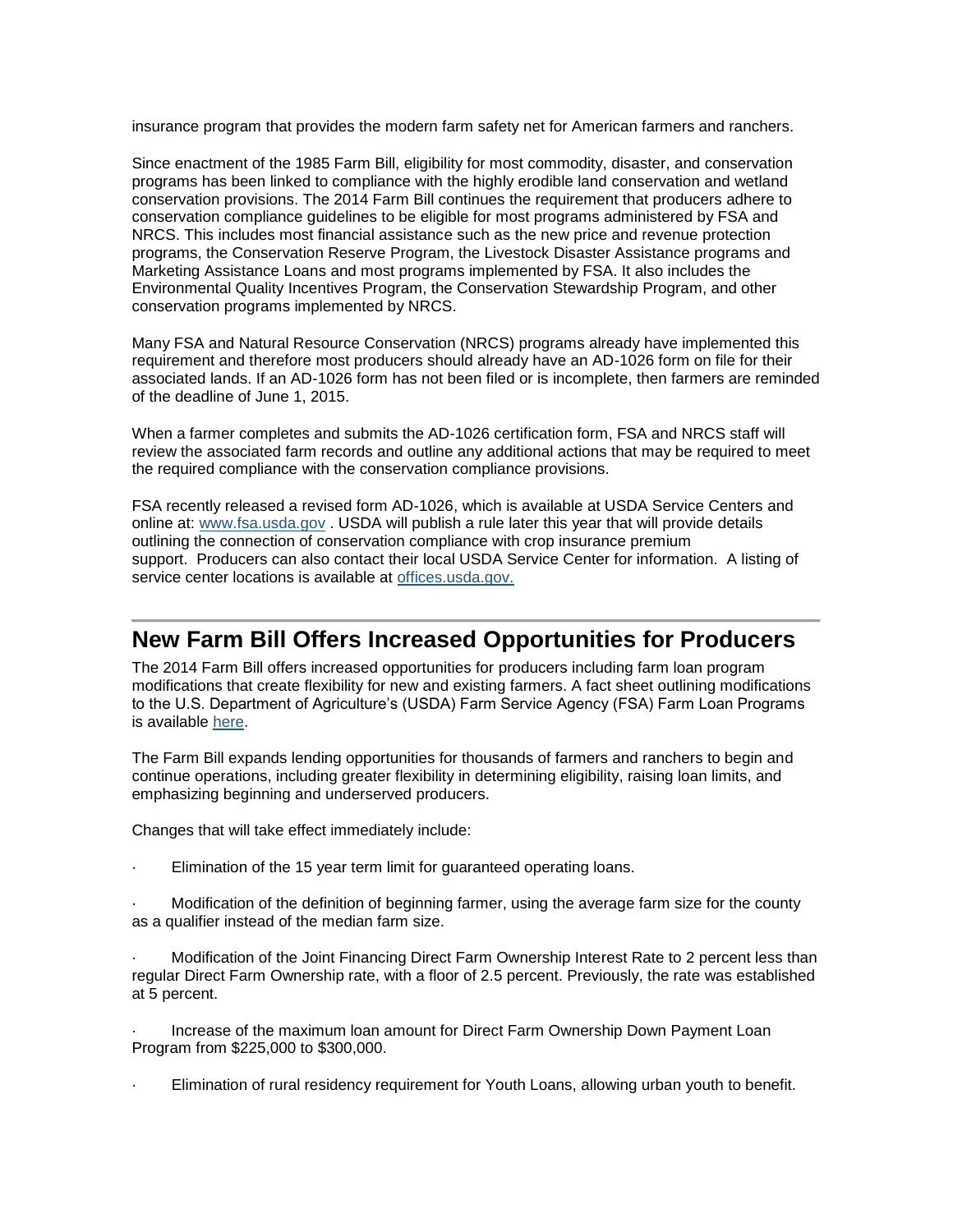Debt forgiveness on Youth Loans, which will not prevent borrowers from obtaining additional loans from the federal government.

· Increase of the guaranteed percentage on Conservation Loans from 75 to 80 percent and 90 percent for underserved borrowers and beginning farmers.

· Microloans will not count toward direct operating loan term limits for veterans and beginning farmers.

Additional modifications must be implemented through the rulemaking processes. Visit the [FSA](http://fsa.usda.gov/FSA/fbapp?area=home&subject=landing&topic=landing&utm_source=spotlight&utm_medium=click&utm_content=rotation1&utm_campaign=2014farmbill)  [Farm Bill website](http://fsa.usda.gov/FSA/fbapp?area=home&subject=landing&topic=landing&utm_source=spotlight&utm_medium=click&utm_content=rotation1&utm_campaign=2014farmbill) for detailed information and updates to farm loan programs.

#### <span id="page-5-0"></span>**MAL and LDP Policy Changes for Crop Years 2015-2018**

The Agricultural Act of 2014 authorized 2014-2018 crop year Marketing Assistance Loans (MALs) and Loan Deficiency Payments (LDPs), with a few minor policy changes.

Among the changes, farm-stored MAL collateral transferred to warehouse storage will retain the original loan rate, be allowed to transfer only the outstanding farm-stored quantity with no additional quantity allowed and will no longer require producers to have a paid for measurement service when moving or commingling loan collateral.

MALs and LDPs provide financing and marketing assistance for wheat, feed grains, soybeans, and other oilseeds, pulse crops, rice, peanuts, cotton, wool and honey. MALs provide producers interim financing after harvest to help them meet cash flow needs without having to sell their commodities when market prices are typically at harvest-time lows. A producer who is eligible to obtain a loan, but agrees to forgo the loan, may obtain an LDP if such a payment is available. Marketing loan provisions and LDPs are not available for sugar and extra-long staple cotton.

FSA is now accepting requests for 2015 MALs and LDPs for wool as well as LDPs for unshorn pelts. MAL and LDP requests for all other eligible commodities will be accepted after harvest. FSA continues to accept MAL and LDP requests for 2014 crops with upcoming deadlines.

Before MAL repayments and LDP disbursements can be made, producers must meet the requirements of actively engaged in farming, cash rent tenant and member contribution.

Additionally, form CCC-902 and CCC-901 must be submitted for the 2014 crop year, if applicable, with a county committee determination and updated subsidiary files.

To be considered eligible for an LDP, producers must have form [CCC-633EZ,](http://forms.sc.egov.usda.gov/efcommon/eFileServices/eFormsAdmin/CCC0633EZ_140328V03.pdf) Page 1 on file at their local FSA Office before losing beneficial interest in the crop. Pages 2, 3 or 4 of the form must be submitted when payment is requested.

The 2014 Farm Bill also establishes payment limitations per individual or entity not to exceed \$125,000 annually on certain commodities for the following program benefits: price loss coverage payments, agriculture risk coverage payments, marketing loan gains (MLGs) and LDPs. These payment limitations do not apply to MAL loan disbursements.

Adjusted Gross Income (AGI) provisions were modified by the 2014 Farm Bill, which states that a producer whose total applicable three-year average AGI exceeds \$900,000 is not eligible to receive an MLG or LDP.

For more information and additional eligibility requirements, please visit a nearby USDA Service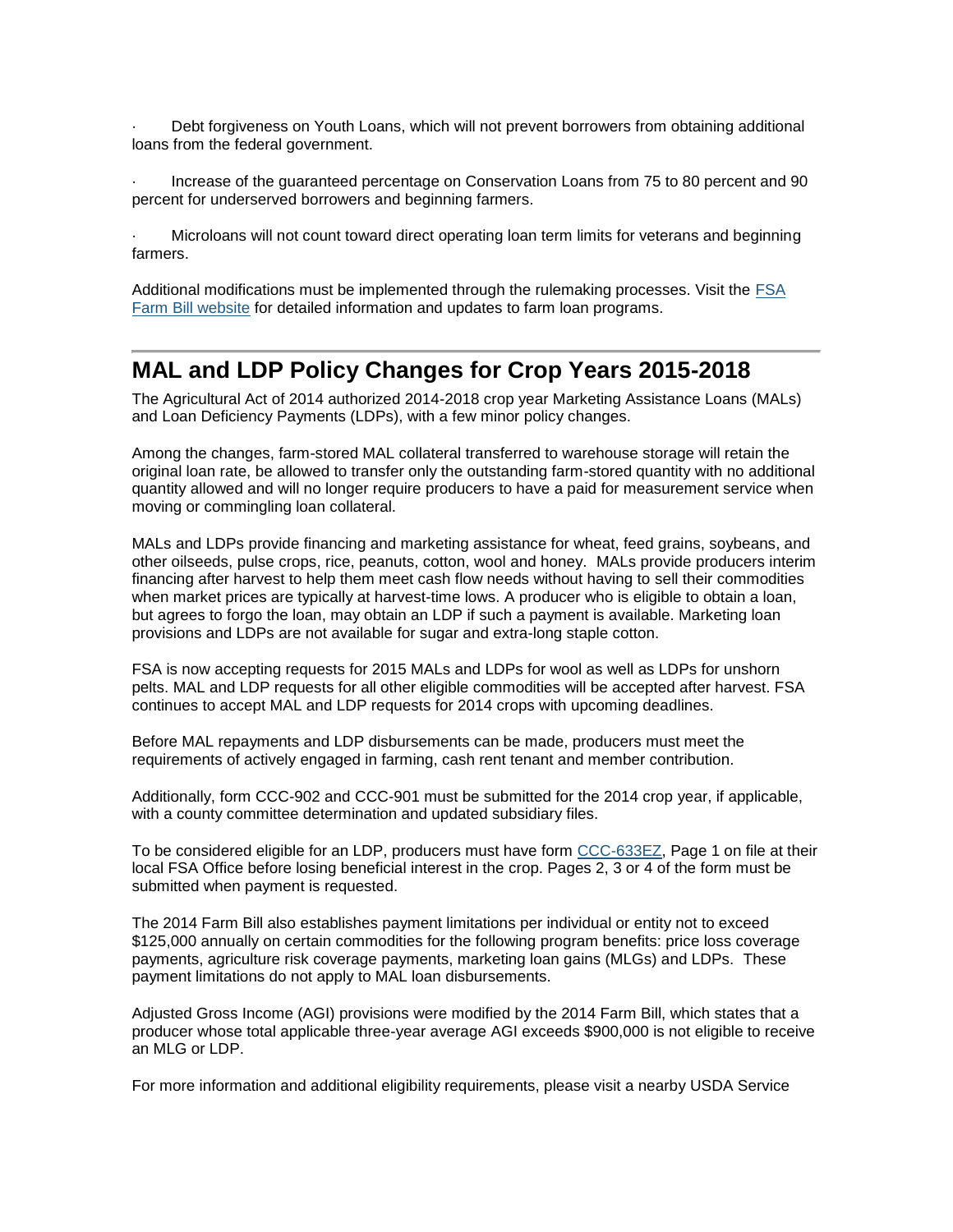#### <span id="page-6-0"></span>**Final Availability Dates for Marketing Assistance Loans & Loan Deficiency Payments**

**·** March 31, 2015 - Barley, Canola, Crambe, Flaxseed, Honey, Oats, Rapeseed, Wheat, Sesame Seed

· May 31, 2015 - Corn, Dry Peas, Grain Sorghum, Lentils, Mustard Seed, Rice, Safflower Seed, Chickpeas, Soybeans, Sunflower Seed

### <span id="page-6-1"></span>**Beginning Farmer Loans**

FSA assists beginning farmers to finance agricultural enterprises. Under these designated farm loan programs, FSA can provide financing to eligible applicants through either direct or guaranteed loans. FSA defines a beginning farmer as a person who:

- . Has operated a farm for not more than 10 years
- . Will materially and substantially participate in the operation of the farm

. Agrees to participate in a loan assessment, borrower training and financial management program sponsored by FSA

. Does not own a farm in excess of 30 percent of the county's average size farm.

Additional program information, loan applications, and other materials are available at your local USDA Service Center. You may also visit [www.fsa.usda.gov.](http://www.fsa.usda.gov/)

#### <span id="page-6-2"></span>**Microloan Cap Grows to \$50,000**

Farm Service Agency (FSA) reminds farmers and ranchers that the FSA borrowing limit for microloans increased from \$35,000 to \$50,000, effective Nov. 7. Microloans offer borrowers simplified lending with less paperwork.

The microloan change allows beginning, small and mid-sized farmers to access an additional \$15,000 in loans using a simplified application process with up to seven years to repay. Microloans are part of USDA's continued commitment to [small and midsized farming operations.](http://www.usda.gov/wps/portal/usda/usdahome?contentidonly=true&contentid=small-midsized-farmer-resources.xml)

To complement the microloan program additional changes to FSA eligibility requirements will enhance beginning farmers and ranchers access to land, a key barrier to entry level producers. FSA policies related to farm experience have changed so that other types of skills may be considered to meet the direct farming experience required for farm ownership loan eligibility. Operation or management of non-farm businesses, leadership positions while serving in the military or advanced education in an agricultural field will now count towards the experience applicants need to show when applying for farm ownership loans. **Important Note**: Microloans cannot be used to purchase real estate.

Since 2010, FSA has made a record amount of farm loans — more than 165,000 loans totaling nearly \$23 billion. More than 50 percent of USDA's farm loans now go to beginning farmers. In